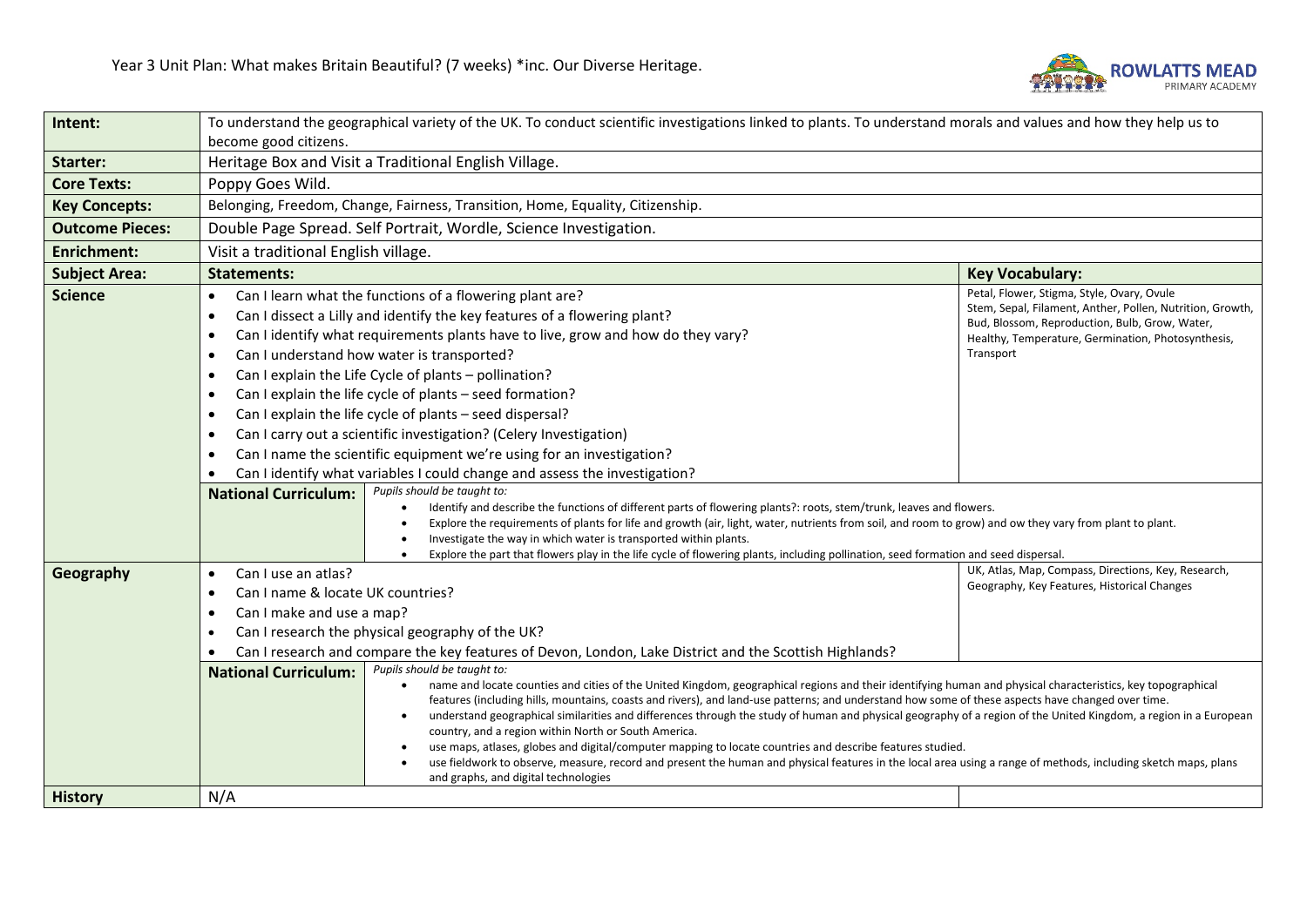

|                          | <b>National Curriculum:</b>                                                                                                                                                                                                          | N/A                                                                                                                                                               |                                                                                                                   |  |  |
|--------------------------|--------------------------------------------------------------------------------------------------------------------------------------------------------------------------------------------------------------------------------------|-------------------------------------------------------------------------------------------------------------------------------------------------------------------|-------------------------------------------------------------------------------------------------------------------|--|--|
| <b>Design Technology</b> | N/A                                                                                                                                                                                                                                  |                                                                                                                                                                   | N/A                                                                                                               |  |  |
|                          | <b>National Curriculum:</b>                                                                                                                                                                                                          | N/A                                                                                                                                                               |                                                                                                                   |  |  |
| Art                      | Can I draw a self-portrait?<br>$\bullet$                                                                                                                                                                                             | Self Portrait, Primary colours, Secondary Colours, Shade,                                                                                                         |                                                                                                                   |  |  |
|                          | Can I evaluate my piece of artwork?<br>$\bullet$                                                                                                                                                                                     |                                                                                                                                                                   | Print, Colour, Tint, Shade, Blend, Texture, Mix, Shade,<br>Wash, Layer, Tear, Print, Stitch, Sew, Needle, Thread, |  |  |
|                          | Can I learn about David Hockney?<br>$\bullet$                                                                                                                                                                                        |                                                                                                                                                                   | Fabric, Weave, Shade, Paint, Tone, Draw, Light, Dark,                                                             |  |  |
|                          | Fade, Evaluate<br>Can I test different media out to establish suitability?<br>$\bullet$                                                                                                                                              |                                                                                                                                                                   |                                                                                                                   |  |  |
|                          | Can I create a mixed media landscape inspired by Hockney?<br>$\bullet$                                                                                                                                                               |                                                                                                                                                                   |                                                                                                                   |  |  |
|                          | Can I assess mine and my peers work and create EBIs<br>$\bullet$                                                                                                                                                                     |                                                                                                                                                                   |                                                                                                                   |  |  |
|                          | <b>National Curriculum:</b>                                                                                                                                                                                                          | Pupils should be taught:                                                                                                                                          |                                                                                                                   |  |  |
|                          |                                                                                                                                                                                                                                      | to create sketch books to record their observations and use them to review and revisit ideas.                                                                     |                                                                                                                   |  |  |
|                          |                                                                                                                                                                                                                                      | to improve their mastery of art and design techniques, including drawing, painting and sculpture with a range of materials [for example, pencil, charcoal, paint, |                                                                                                                   |  |  |
|                          |                                                                                                                                                                                                                                      | clay].<br>about great artists, architects and designers in history.                                                                                               |                                                                                                                   |  |  |
| <b>Music</b>             | Pitch, Pulse, Tempo, Melody, Dynamics                                                                                                                                                                                                |                                                                                                                                                                   |                                                                                                                   |  |  |
|                          | $\bullet$                                                                                                                                                                                                                            | Can I sing meadow songs?<br>Pupils should be taught to:                                                                                                           |                                                                                                                   |  |  |
|                          | <b>National Curriculum:</b>                                                                                                                                                                                                          | play and perform in solo and ensemble contexts, using their voices and playing musical instruments with increasing accuracy, fluency, control and expression.     |                                                                                                                   |  |  |
|                          | appreciate and understand a wide range of high-quality live and recorded music drawn from different traditions and from great composers and musicians.                                                                               |                                                                                                                                                                   |                                                                                                                   |  |  |
|                          |                                                                                                                                                                                                                                      | develop an understanding of the history of music.                                                                                                                 |                                                                                                                   |  |  |
| <b>PSHE</b>              | $\bullet$                                                                                                                                                                                                                            | Citizen, Difference, Diversity, Legal, Illegal, Values,<br>Can I understand and rules for living?<br>Respect, Tolerance, Identity, Election, Human Rights,        |                                                                                                                   |  |  |
|                          | Can I understand right from wrong?<br>$\bullet$<br>Can I understand how important peace is?<br>$\bullet$                                                                                                                             |                                                                                                                                                                   | Law, Community, Duties, Environment, Debate,                                                                      |  |  |
|                          |                                                                                                                                                                                                                                      |                                                                                                                                                                   | Concerns, Values, Loan, Tax, Interest, Debt, Consumer,                                                            |  |  |
|                          | Anti-Social Behaviour, Resources, Enterprise<br>Can I create a code for living that will encourage peace?                                                                                                                            |                                                                                                                                                                   |                                                                                                                   |  |  |
|                          | <b>National Curriculum:</b>                                                                                                                                                                                                          | See PSHE Subject Leader Document.                                                                                                                                 |                                                                                                                   |  |  |
| <b>Religious Studies</b> | Aspirations, Strengths. Weaknesses, Feelings, Emotions,<br>Can I understand what codes Christians follow?<br>$\bullet$                                                                                                               |                                                                                                                                                                   |                                                                                                                   |  |  |
|                          | Can I research people I aspire to emulate?<br>$\bullet$<br>Furious, Jealous, Anxious. Embarrassed, Lonely, Loving,<br>What are my aspirations?<br>$\bullet$<br>Can I identify aspirational Christians around the world?<br>$\bullet$ |                                                                                                                                                                   | Transition, Loss, Achievements, Cheerful, Unhappy,                                                                |  |  |
|                          |                                                                                                                                                                                                                                      |                                                                                                                                                                   | Confident, Curious, Marriage, Divorce, Positive,                                                                  |  |  |
|                          |                                                                                                                                                                                                                                      |                                                                                                                                                                   | Negative, Culture, Religion, Disability, Bullying, Bully,                                                         |  |  |
|                          |                                                                                                                                                                                                                                      |                                                                                                                                                                   | Victim, Problem, Solution, Dispute, Aggression                                                                    |  |  |
|                          | <b>National Curriculum:</b>                                                                                                                                                                                                          | See SACRE Document.                                                                                                                                               |                                                                                                                   |  |  |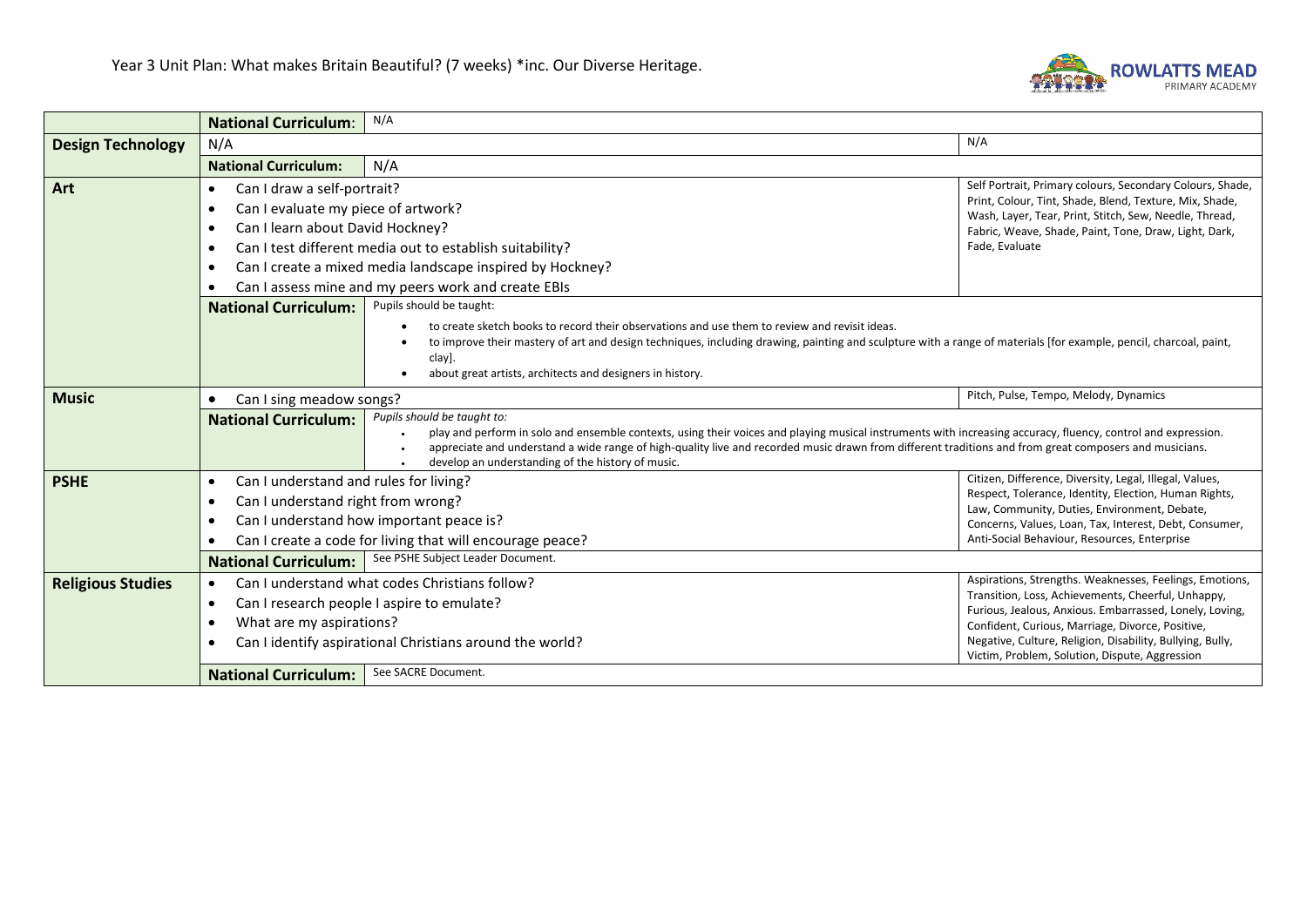

| <b>Computing</b> | Can I create a Wordle about Britain?<br>$\bullet$                                                                                                                                 | WWW, Tool, Wordle, Save, Open, Font Type, Font Size.                                                                                                                                                                                                                                                                                                                                                                                                                                                                                                                                                                                                                                                                                             |  |
|------------------|-----------------------------------------------------------------------------------------------------------------------------------------------------------------------------------|--------------------------------------------------------------------------------------------------------------------------------------------------------------------------------------------------------------------------------------------------------------------------------------------------------------------------------------------------------------------------------------------------------------------------------------------------------------------------------------------------------------------------------------------------------------------------------------------------------------------------------------------------------------------------------------------------------------------------------------------------|--|
|                  | <b>E-Safety - Project Evolve</b><br>Strand 1 - Self Image and Identity<br>Strand 2 – Online Relationships<br>See Project Evolve Document.                                         |                                                                                                                                                                                                                                                                                                                                                                                                                                                                                                                                                                                                                                                                                                                                                  |  |
|                  | <b>NCEE Unit 1: Connecting Computers</b>                                                                                                                                          |                                                                                                                                                                                                                                                                                                                                                                                                                                                                                                                                                                                                                                                                                                                                                  |  |
|                  | To explain how digital devices function.                                                                                                                                          |                                                                                                                                                                                                                                                                                                                                                                                                                                                                                                                                                                                                                                                                                                                                                  |  |
|                  | To identify input and output devices.                                                                                                                                             |                                                                                                                                                                                                                                                                                                                                                                                                                                                                                                                                                                                                                                                                                                                                                  |  |
|                  | To recognise how digital devices can change the way we work.                                                                                                                      |                                                                                                                                                                                                                                                                                                                                                                                                                                                                                                                                                                                                                                                                                                                                                  |  |
|                  | To explain how a computer network can be used to share information.                                                                                                               |                                                                                                                                                                                                                                                                                                                                                                                                                                                                                                                                                                                                                                                                                                                                                  |  |
|                  | To explore how digital devices can be connected.                                                                                                                                  |                                                                                                                                                                                                                                                                                                                                                                                                                                                                                                                                                                                                                                                                                                                                                  |  |
|                  | To recognise the physical components of a network.                                                                                                                                |                                                                                                                                                                                                                                                                                                                                                                                                                                                                                                                                                                                                                                                                                                                                                  |  |
|                  | Pupils should be taught to:<br><b>National Curriculum:</b><br>$\bullet$<br>communication and collaboration.<br>$\bullet$<br>contact on the internet or other online technologies. | use sequence, selection, and repetition in programs; work with variables and various forms of input and output.<br>understand computer networks including the internet; how they can provide multiple services, such as the world wide web; and the opportunities they offer for<br>select, use and combine a variety of software (including internet services) on a range of digital devices to design and create a range of programs, systems and content<br>that accomplish given goals, including collecting, analysing, evaluating and presenting data and information.<br>use technology safely and respectfully, keeping personal information private; identify where to go for help and support when they have concerns about content or |  |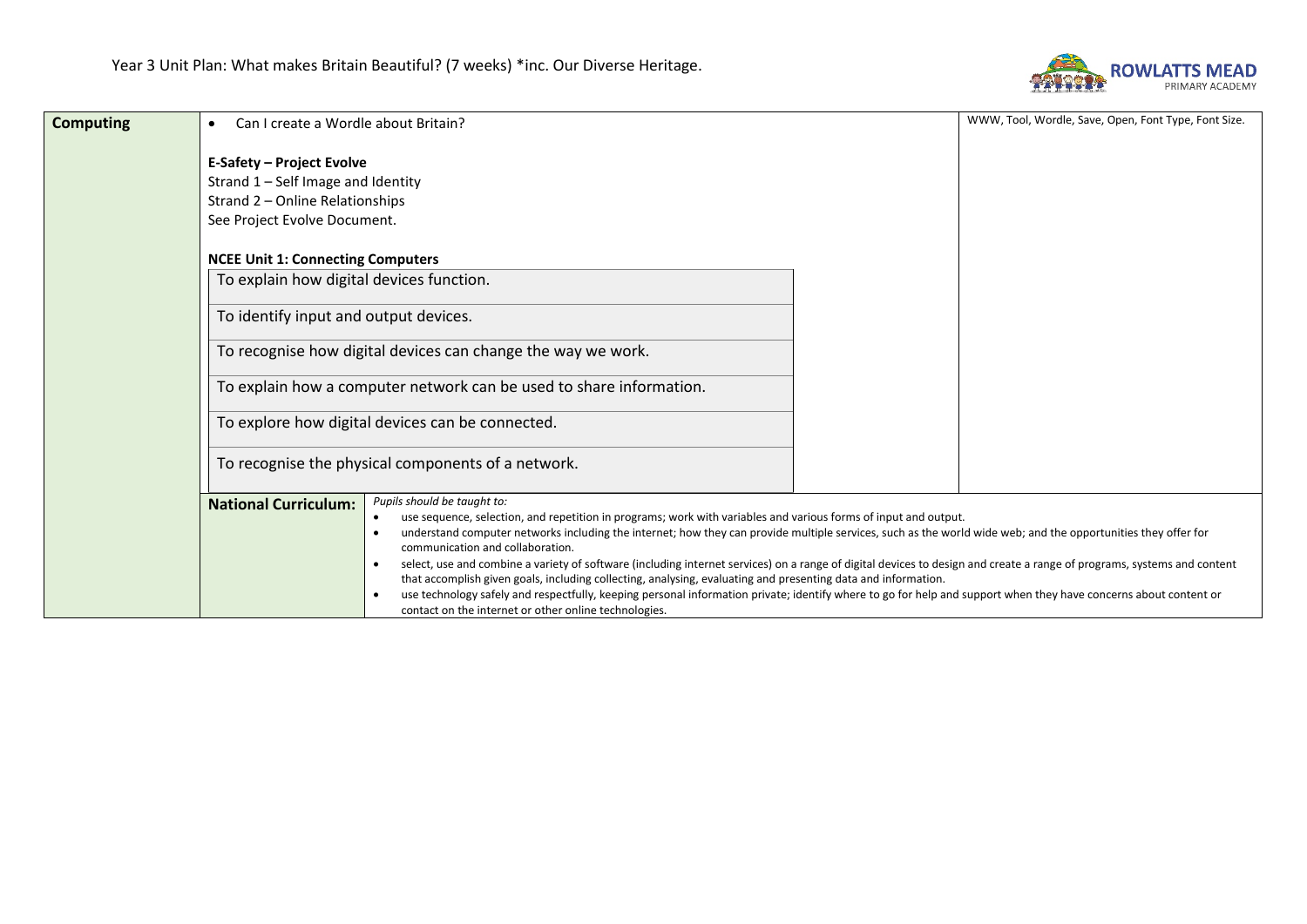

| <b>Sequence of Lessons</b> |                                                                                                            |                                                                        |                                         |
|----------------------------|------------------------------------------------------------------------------------------------------------|------------------------------------------------------------------------|-----------------------------------------|
| Subject                    | <b>Learning Challenge</b>                                                                                  | <b>Outcomes</b>                                                        | <b>Concepts</b>                         |
| 1. Art                     | Can I draw a self-portrait?<br>Can I evaluate my piece of artwork?                                         | Artwork                                                                | Heritage                                |
| 2. PHSE                    | Can I understand and rules for living?                                                                     | PHSE - Floor book                                                      | Citizenship                             |
| 3. PHSE                    | Can I understand right from wrong?                                                                         | PHSE - Floor book                                                      | Choices, responsibilities               |
| 4. RE                      | Can I understand what codes Christians follow?                                                             | RE-Floor book                                                          | Beliefs, morals                         |
| PHSE<br>5.                 | Can I understand how important peace is?                                                                   | PHSE - Floor book                                                      | <b>Beliefs</b>                          |
| 6.<br>PHSE                 | Can I create a code for living that will encourage peace?                                                  | PHSE - Floor book                                                      |                                         |
| Geography<br>7.            | Can I use an atlas?<br>Can I name & locate UK countries?                                                   | <b>NA</b>                                                              | Home, Citizenship, Freedom              |
| 8.<br>Geography            | Can I make and use a map?                                                                                  | Labelling of Map.<br>Pin the Country on the map.<br>Key vocabulary.    | Belonging, Home                         |
| 9.<br>Geography            | Can I research the physical geography of the UK?                                                           | Map and Twitter video                                                  | Transition                              |
| 10. Geography              | Can I research and compare the key features of Devon, London, Lake District and the Scottish<br>Highlands? | <b>Fact File</b>                                                       | Home, Change                            |
| 11. Science                | Can I learn what the functions of a flowering plant are?                                                   | Diagram                                                                | Change, transition, belonging, equality |
| 12. Science                | Can I dissect a lilly and identify the key features of a flowering plant?                                  | Timeline, fact files<br>Diagram<br>Pic Collage and written explanation | Change, transition, belonging, equality |
| 13. Science                | Can I identify what requirements plants have to live, grow and how do they vary?                           |                                                                        |                                         |
| 14. Science                | Can I understand how water is transported?                                                                 |                                                                        |                                         |